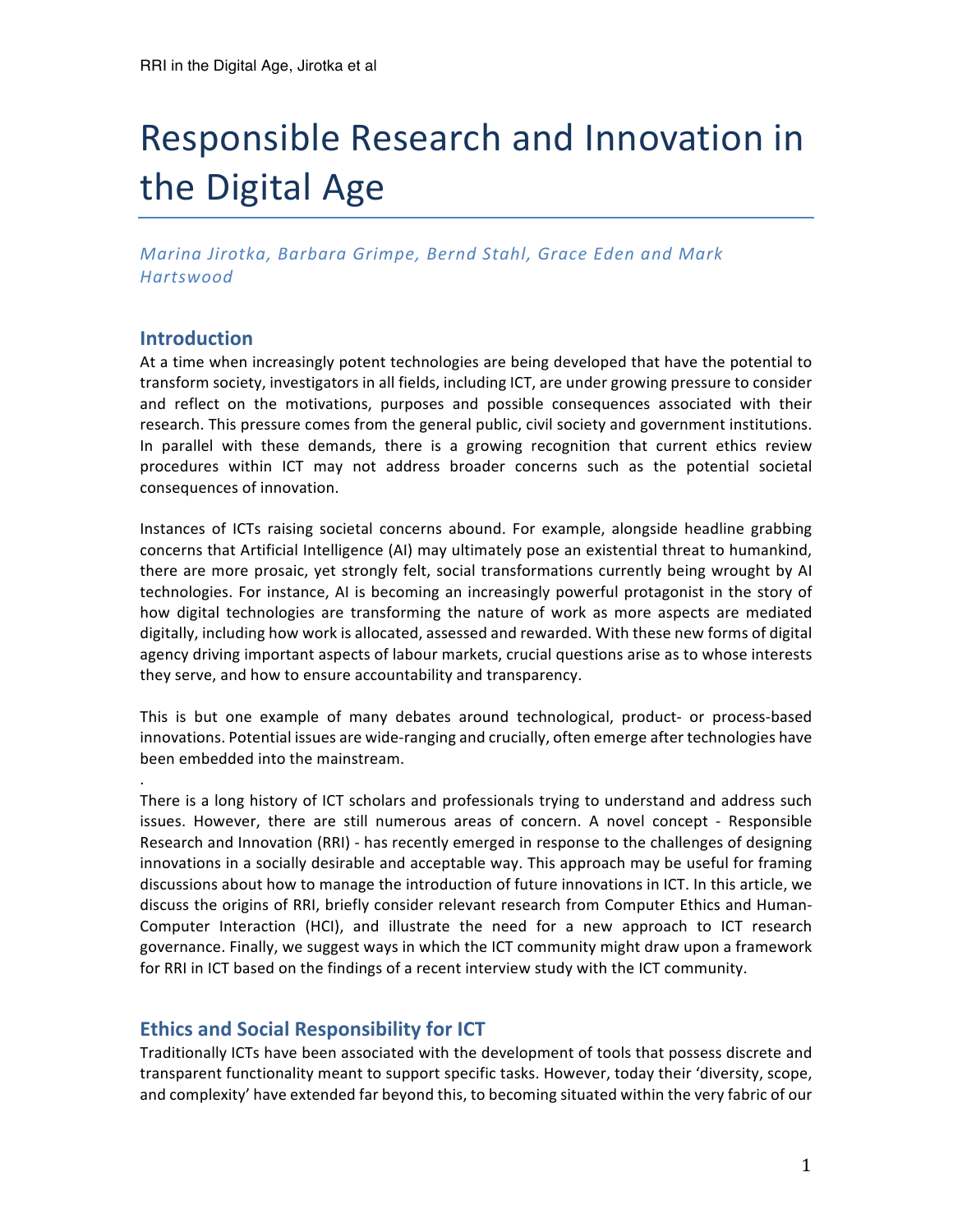daily lives.<sup>17</sup> Rather than being merely tools, the technologies now designed are arguably transforming and augmenting the world around us, where computer-generated information, objects and infrastructures 'coexist in the same space as the real world'.<sup>1</sup>

Debates about ethical issues in ICT are not new; researchers have been concerned with the practice of ethics in computing since the 1950s. $^{23}$  And with the emergence of Human-Computer Interaction (HCI) in the 1980s, researchers have attended to the design of usable interactions between people and computers where broader ethical and societal issues of application design and use have also been considered. $^4$ There are numerous ways in which ICT researchers have tried to address ethical questions, for example through participatory design,  $^{13}$  ICT for development $^{10}$ and many others.

In addition to the approaches to ethics that come from within the ICT research and development communities, there is a rich array of complementary thought that similarly tries to address particular ethical issues. The field of computer ethics which draws on philosophy as well as computer science, information systems, sociology and many others has a rich history of reflecting on ethics of ICT.<sup>6, 11</sup>

Furthermore, professional bodies such as the ACM (https://www.acm.org/about-acm/acm-codeof-ethics-and-professional-conduct) IEEE (http://www.ieee.org/about/ethics.html) or BCS (http://www.bcs.org/upload/pdf/conduct.pdf) have developed codes and standards for professionals to adhere to for considering ethical issues. Whilst guidelines and standards are firmly in place, there has long been a debate as to the limits of these approaches. A key question becomes whether or not future ethical and societal challenges are likely to be amenable to being addressed in these ways.

All the above approaches to identifying and addressing ethical issues are valuable. What is currently lacking though is a way of combining them that will allow the broad range of stakeholders involved to systematically engage with goals, purposes, challenges, problems and solutions in research and innovation processes. This means that individual researchers, research institutions, professional bodies, research funders, industry, and civil society will need to collaborate more. In practice, that means to incorporate different kinds of knowledge, including that from citizens, to inform the goals, directions and trajectories of innovation in an inclusive way. This has been the case in some areas, for example privacy and data protection, where longstanding debates have led to regulation and legislation and to innovations in methods for design. However, in many areas of ICT this has not yet happened. In light of the societal importance of ICT, such a broader engagement may now be necessary. Other areas of research and innovation that have been more socially contested have a longer history of such engagement. We therefore propose to look at responsible research and innovation as a discourse that has arisen from these more contested fields and discuss whether and how it may be applied to ICT.

# **Responsible Research and Innovation (RRI)**

RRI initiatives across policy, academia and legislation emerged over a decade ago.<sup>5, 15</sup> RRI began with an aim to identify and address uncertainties and risks associated with novel areas of research beginning with Nanotechnology<sup>5</sup> and moving to the environmental and health sciences including Geo-engineering<sup>18</sup> and Synthetic Biology.<sup>21</sup> The scope of RRI has since expanded to include Computer Science, Robotics, Informatics and ICT more generally.  $8$ RRI proposes a new process for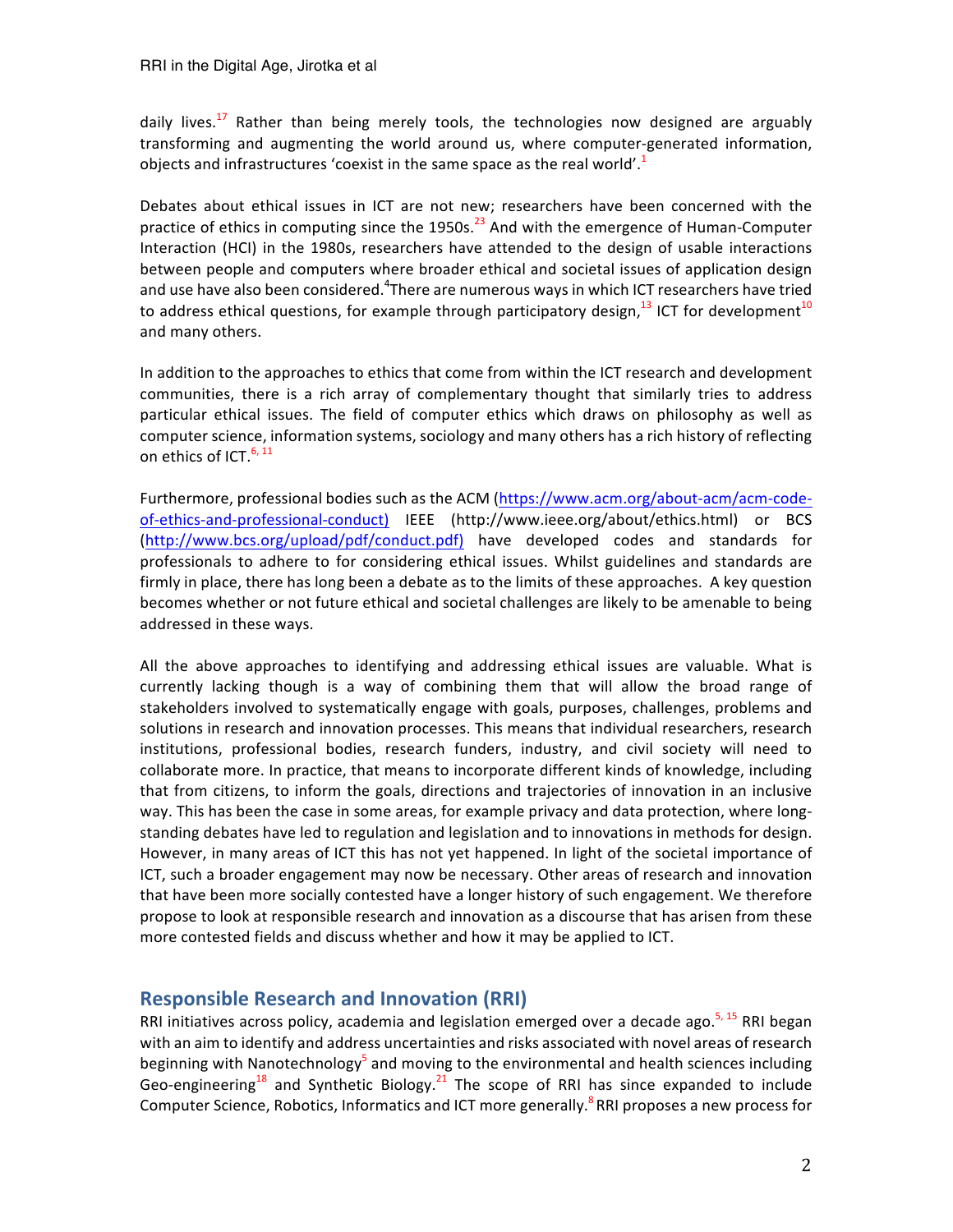research and innovation governance. The aim is to ensure that science and innovation are undertaken in the public interest by incorporating methods for encouraging more democratic decision-making through greater inclusion of wider stakeholder communities that might be directly affected by the introduction of novel technologies.

In other words, RRI seeks to facilitate a more reflective and inclusive research and innovation process, from fundamental research through to application design. In each phase of the innovation process there may be certain responsibilities associated with activities that occur within them, particularly in relation to how decisions taken might impact upon society. The focus is on creating a new mode of practical research governance that would transform existing processes with a view to ensuring a greater acceptability and even desirability of novel research and innovation outcomes, whilst also identifying and managing potential risks and uncertainties. RRI requires a widening of scope from risk governance to the governance of innovation itself.<sup>18</sup>

There is a broad debate of the conceptual foundations of RRI and ways of implementing it in practice. Probably the most advanced framework for RRI currently in circulation is that proposed by Stilgoe et al.<sup>18</sup> who also provide a non-exhaustive list of a variety of possible RRI methods, tools and techniques such as, citizens' juries or moratoriums. This approach has been taken up in EU policy and research such as, the RRI Tools project (www.rri-tools.eu). It has also been adopted and adapted by the UK Engineering and Physical Science Research Council (EPSRC www.epsrc.ac.uk/research/framework/). The EPSRC's framework uses the acronym AREA to describe four key components of RRI: **Anticipate** possible outcomes of research and innovation, **Reflect** on motivations, processes and products, **Engage** with relevant stakeholders and Act accordingly to address issues revealed.

The ideas behind RRI and the AREA framework may be easy enough to understand, but they raise significant conceptual and practical questions. Fundamental problems include the fact that research and innovation do not follow linear and predictable patterns. Bunching together research and innovation blurs important boundaries and hides significant differences. Pluralistic democracies usually do not have a substantive consensus on what counts as acceptable and desirable. Stakeholder engagement can be misused for specific aims. The idea of RRI itself contains specific values and implementing it may engender power struggles.

Most participants in the RRI discourse are well aware of these issues.<sup>14</sup> It is thus important to understand that RRI is not an attempt to invent a new top-down way of governing research and innovation, but rather is a way of linking and embedding existing principles and activities with a view to broadening their reach and relevance. This means that RRI encompasses existing work such as participatory design, research ethics and professional codes and aims to ensure that they can develop synergies. This also includes building on extant research into corporate ICT governance. More precisely, RRI may be understood as a demand for multi-level ethics (systemic and institutional 'macro ethics' in addition to individualistic 'micro ethics'), the engagement of a broader variety of stakeholders and the inclusion of social, political and ethical issues in ICT governance.<sup>7</sup> It remains problematic though how these ideas can be put into practice-.

# **Embedding RRI in ICT**

The challenges for embedding RRI into ICT innovation are extremely complex. First, we need to understand how ICT researchers and practitioners currently manage their professional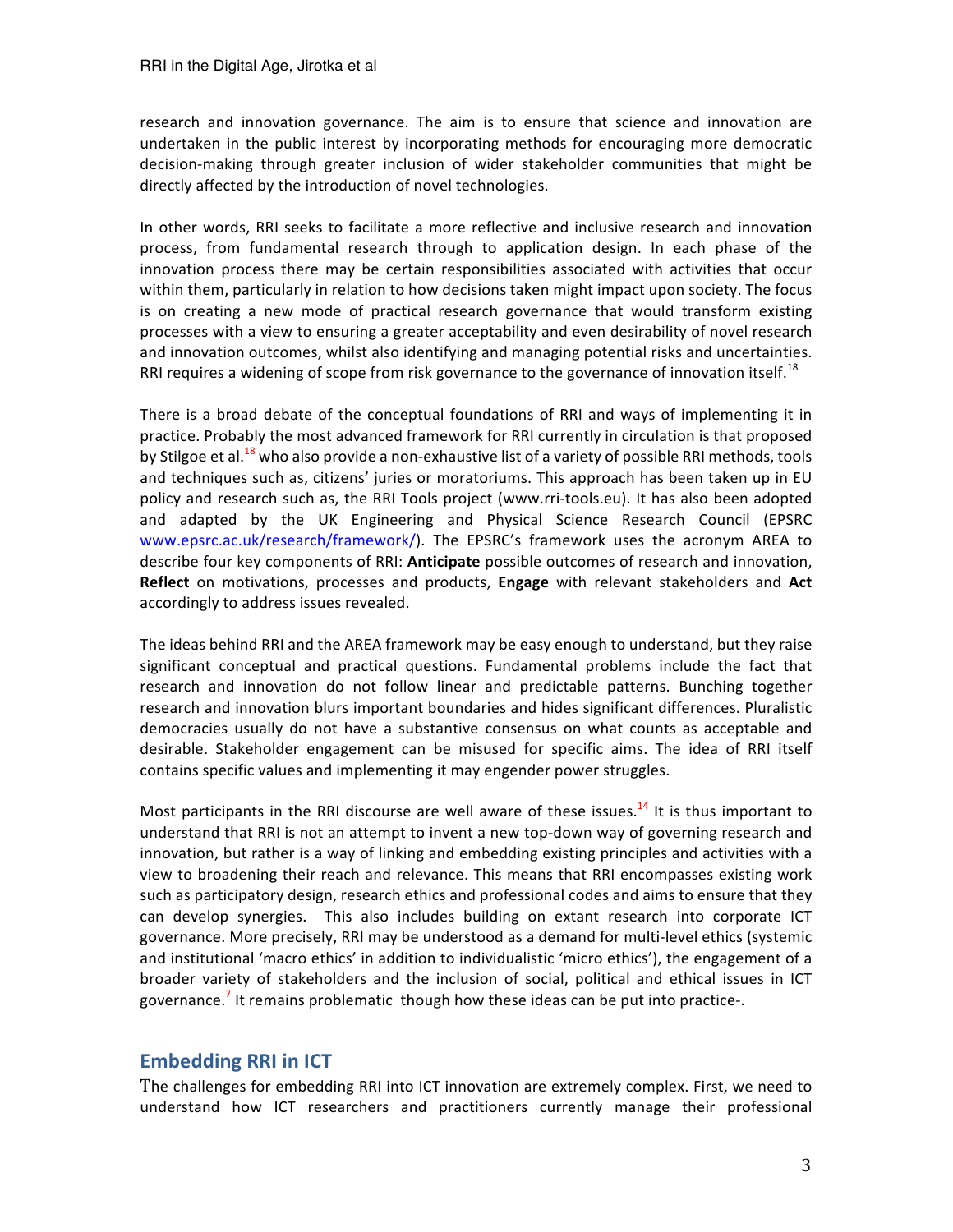responsibilities as well as how they perceive the notion of RRI in order to assess how to move forward and 'fit' features of RRI to researchers' perceptions and expectations. A significant challenge lies in developing a set of practical actions within an RRI framework that may be adopted by the ICT community and how such an approach might be embedded and deployed within current organizational processes. In order to understand these issues, we conducted investigations into the ways that RRI concepts, tools and processes might be shaped to become a creative resource for innovation in ICT. Our work was part of the project 'Framework for Responsible Research and Innovation in ICT' (FRRIICT) funded by the EPSRC.

#### **The ICT community landscape**

We interviewed leading computer scientists, postdoctoral, researchers and PhD students as well as EPSRC portfolio managers and representatives of professional bodies in the UK.<sup>3</sup> The study provides the first extensive summary of current positions regarding the boundaries of professional responsibility and the identification of potential long-term societal consequences of ICTs. It is an important baseline giving us an opportunity to describe, understand and triangulate ICT researchers' and other stakeholders' issues and concerns across a variety of computer science domains including; mobile computing, artificial intelligence, photonics, and signal processing, to name a few.

Many researchers welcome enhancements to current governance processes such as, through the introduction of framing questions that help in reflecting on research outputs. Also, some embrace the further integration of social and ethical research into design and development. Apart from such perceived opportunities for RRI, many interviewees raised various concerns. Though many significant issues emerged, we outline five key concerns discussed by participants. Together these concerns raise problems that typically arise when integrating RRI into ICT. We therefore sought to relate these concerns to concepts and approaches that would allow specifying RRI in ICT.

The first recurring issue is the difficulty of predicting the potential uses of research outcomes. Some researchers say it may be inappropriate to attempt to predict future impacts in the context of ICT research because the uncertainties tend to be social rather than scientific, meaning technologies are socially shaped and not fixed. Researchers cite two unknown factors related to prediction. First in fundamental research, risks and uncertainties are identifiable only within the contexts of their use. Second, in application-oriented research, industry and user adaptation can change the *trajectory of ICTs* in unforeseen ways. This very open nature of ICT, its logical malleability,<sup>12</sup>interpretive flexibility<sup>2</sup> and the social production of technology make it even more difficult to predict outcomes of research and innovation than in other areas of science and technology research. We refer to these issues as related to the 'product' of ICT research and innovation. 

A second issue emerging from the study points to the perceived differences between ascertaining risks and uncertainties in Computer Science to that in the Physical and Life Sciences. For example, researchers discussed what we refer to as the 'rhythm of ICT' where outputs may occur at a quicker pace than in the physical sciences. Software may be developed, released and 'go viral' potentially in the same day with little, if any, oversight, and can have far reaching effects on people's activities and societal structures. These issues relate to the 'process' of research and innovation. 

A further distinguishing feature typical of ICT is what Johnson calls 'the problem of many hands'. $^{11}$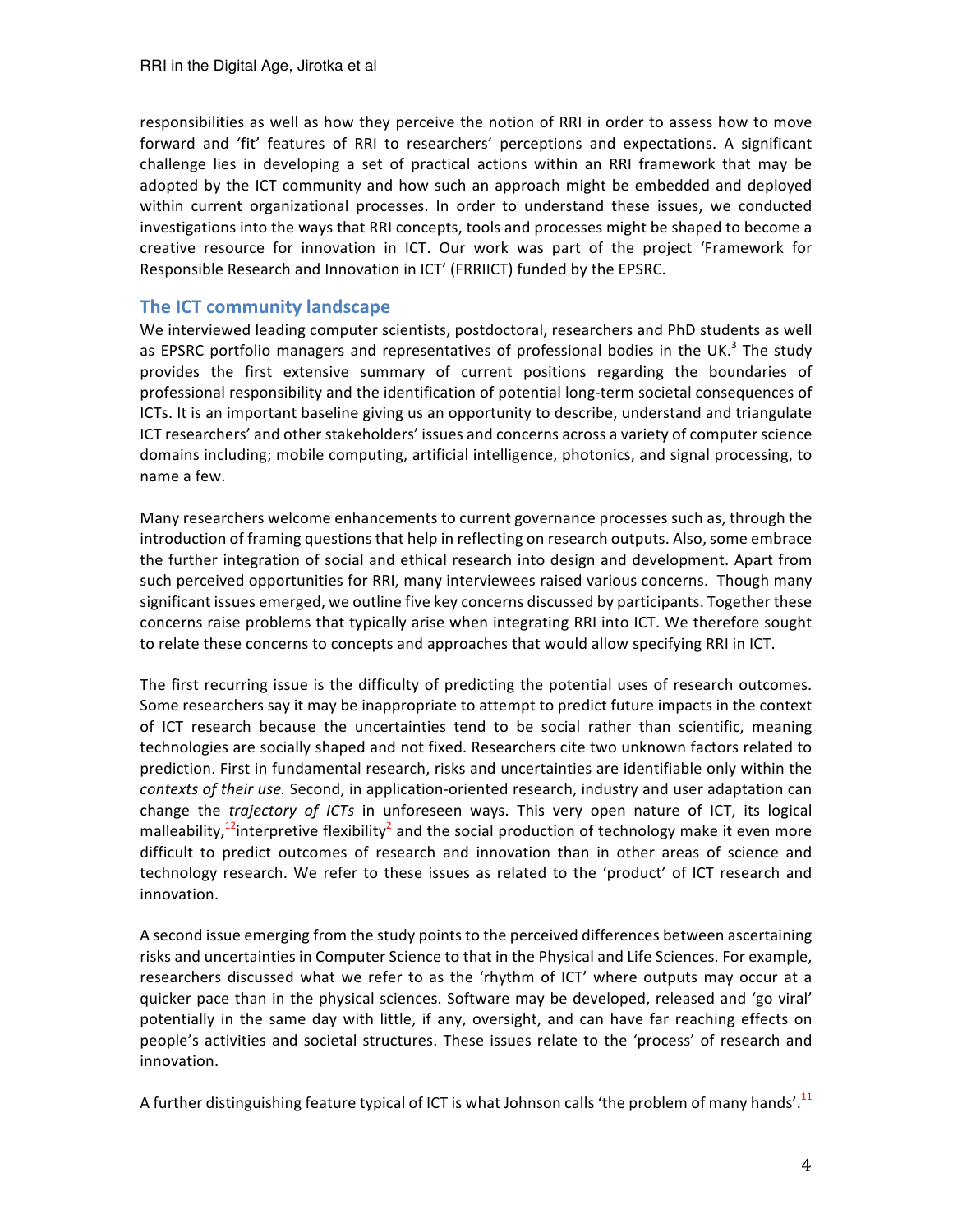This refers to the organizational and institutional reliance on a division of labour where most activities are split up between numerous different individuals. The problem will be increased beyond organisational boundaries by open source projects. Also, different disciplinary languages remain important, which makes interdisciplinary work important but hard to achieve in practice. Thus, ascribing accountability for eventual consequences is made difficult. These aspects point to the importance of considering 'people' in RRI in ICT.

A final issue concerns the notion of 'convergence'<sup>9</sup> where the increasingly pervasive nature of technologies in the age of the Internet, web 2.0 and pervasive computing, means that demarcating clear boundaries between systems, features and functionality becomes increasingly problematic. This means that it becomes increasingly difficult to discern the 'purpose' of ICT research and innovation.

In combination, these concerns pose significant challenges to RRI in ICT that may go beyond those in other fields. We therefore developed the 4 Ps outlined above (product, process, people and purpose) as well as other concepts and approaches to be explained next, to develop a framework for RRI that is specific to ICT.

# Towards AREA Plus: 'Talking back' and specifying RRI with the voices of ICT **researchers**

The AREA acronym points to general points of interest of RRI, but more detail is needed for ICT research. The discussion so far has clearly shown that RRI in ICT cannot be realised in a prescriptive manner. The nuances of acceptability and desirability, competing interests and their embedding in social, economic and political structures mean that many aspects of ICTs will remain contested. RRI therefore cannot aim to establish overall definitions of what counts as responsible but needs to be understood as a contextual process that enables the development of sensitivities towards relevant issues and a willingness of various stakeholders to engage with one another, to become responsive to mutual needs.

Thus, we reconceptualise RRI for ICT as an ongoing cultural dialogue in which different voices from within the HCI community talk back to RRI proponents, in order to find ways of translating back and forth which forms of responsible ICT design and development might already be in place, in the making, or still to be developed. This approach is akin to the view put forward by Strand et al.  $(2015)^{20}$  who developed a set of indicators for the European Commission that could be used for monitoring RRI across different disciplines, research themes and projects. Whilst proposing a comprehensive list of indicators, Strand et al. also suggest that *any* indicator set would ultimately need to be (re)developed in a given research or application context. Thus, our framework is, in a sense, self-critical by design: it is deliberately meant to be continuously questioned and adjusted.

We shall exemplify what such a dynamic and context-sensitive framework for responsible behaviour may include in the case of ICT. Given the lack of space, we focus on interviewees' comments on the difficulties of predicting the trajectories of ICT. While we regard this as an appropriate scepticism to be voiced in the overall RRI discourse, under 'anticipation' we also suggest different approaches such as, a collaborative quest for future solutions informed by experiences in the present. Crucially, this alternative view profits from existing ICT research. In other words, ICT researchers actually have a lot to *add* to the RRI discourse to make it more context-specific and useful. Reeves' (2012) analysis of 'envisioning' techniques is a case in point.<sup>16</sup> He makes clear that the social shaping of technologies is at the heart of computer science, not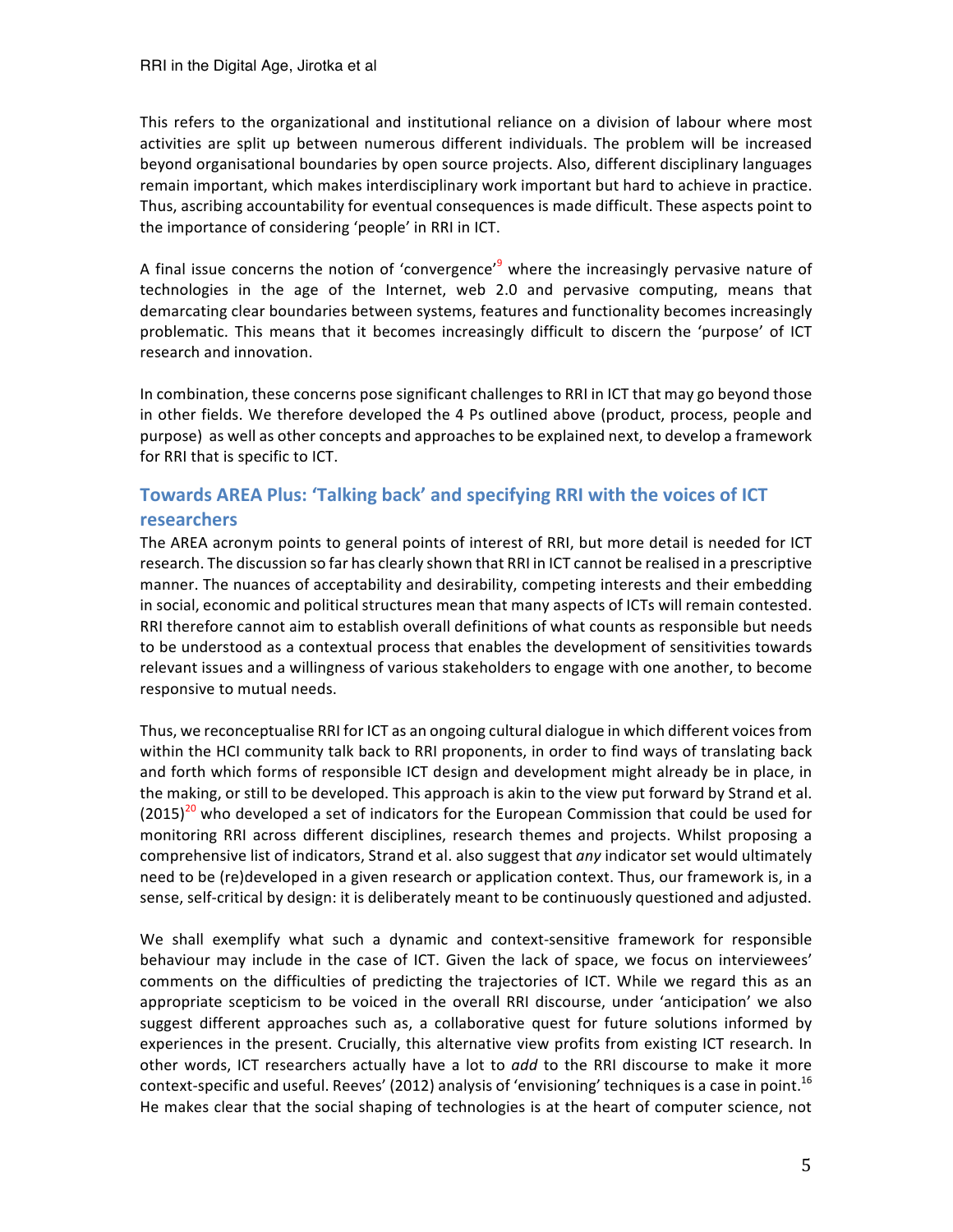external to it, as suggested by some interviewees. Visions, utopia, predictions, promises and hype have been produced for decades. Importantly though, much of this envisioning has been done rather unconsciously, thus shaping the trajectories of ICT in ways that shut down alternative paths. So there are implicit powers at play. Narratives, teleology and technological determinism proliferate, but are not sufficiently reflected.

In practical terms, the framework draws on such existing approaches to ICT and provides a variety of scaffolding questions. Each cell of the framework expands into deeper questions, suggesting literature, more detailed discussion and problematisation. For instance, after scanning the framework as a whole (figure 1) a researcher may want to consider to what extent impacts may be anticipated (figures 2 and 3). Various links provide questions for exploring different possible pathways, a more comprehensive line of reasoning and references.

|                   | <b>Process</b><br>(rhythm of ICT)                                                                                              | <b>Product</b><br>(logical malleability &<br>interpretive flexibility)                                                                                                                                       | <b>Purpose</b><br>(convergence &<br>pervasiveness)                                                                                   | People<br>(problem of many<br>hands)                                                 |
|-------------------|--------------------------------------------------------------------------------------------------------------------------------|--------------------------------------------------------------------------------------------------------------------------------------------------------------------------------------------------------------|--------------------------------------------------------------------------------------------------------------------------------------|--------------------------------------------------------------------------------------|
| <b>Anticipate</b> | Is the planned<br>research<br>methodology<br>acceptable?                                                                       | To what extent are we able to<br>anticipate the final product,<br>future uses and impacts?<br>Will the products be socially<br>desirable?<br>How sustainable are the<br>outcomes?                            | Why should this<br>research be<br>undertaken?                                                                                        | Have we included the<br>right stakeholders?                                          |
| <b>Reflect</b>    | Which mechanisms<br>are used to reflect on<br>process?<br>How could you do it<br>differently?                                  | How do you know what the<br>consequences might be?<br>What might be the potential<br>use?<br>What don't we know about?<br>How can we ensure societal<br>desirability?<br>How could you do it<br>differently? | Is the research<br>controversial?<br>How could you do it<br>differently?                                                             | Who is affected?<br>How could you do it<br>differently?                              |
| <b>Engage</b>     | How to engage a wide<br>group of<br>stakeholders?                                                                              | What are viewpoints of a<br>wide group of stakeholders?                                                                                                                                                      | Is the research agenda<br>acceptable?                                                                                                | Who prioritises<br>research?<br>For whom is the<br>research done?                    |
| Act               | How can your<br>research structure<br>become flexible?<br>What training is<br>required?<br>What infrastructure is<br>required? | What needs to be done to<br>ensure social desirability?<br>What training is required?<br>What infrastructure is<br>required?                                                                                 | How do we ensure that<br>the implied future is<br>desirable?<br>What training is<br>required?<br>What infrastructure is<br>required? | Who matters?<br>What training is<br>required?<br>What infrastructure is<br>required? |

Figure 1: The AREA Plus Framework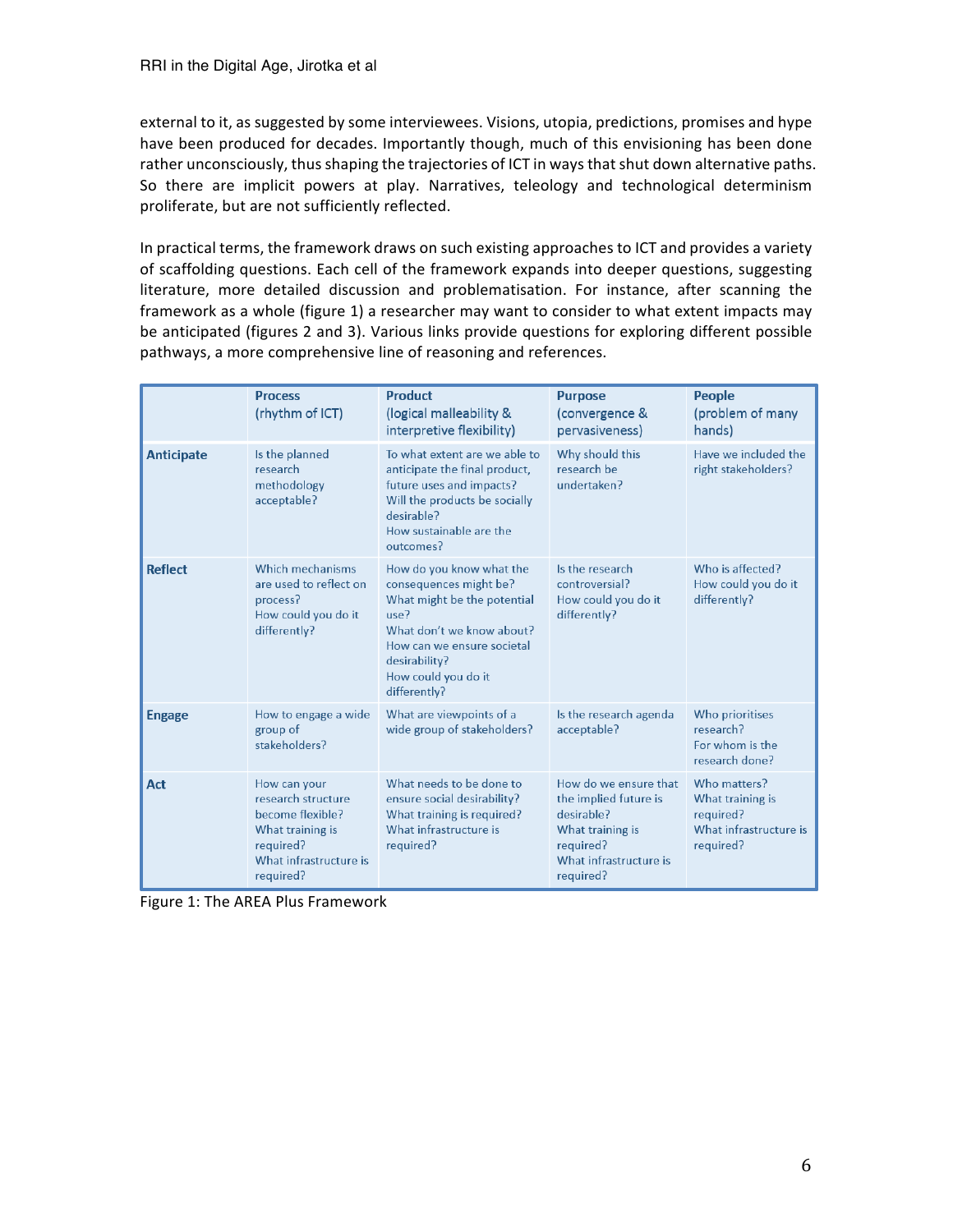|                   | <b>Process</b><br>(rhythm of ICT)                        | <b>Product</b><br>(logical malleability &<br>interpretive flexibility)                                                                                                            |
|-------------------|----------------------------------------------------------|-----------------------------------------------------------------------------------------------------------------------------------------------------------------------------------|
| <b>Anticipate</b> | Is the planned<br>research<br>methodology<br>acceptable? | To what extent are we able to<br>anticipate the final product,<br>future uses and impacts?<br>Will the products be socially<br>desirable?<br>How sustainable are the<br>outcomes? |

#### Figure 2: Selecting anticipation

#### TO WHAT EXTENT ARE WE ABLE TO ANTICIPATE THE FINAL PRODUCT, FUTURE **USES AND IMPACTS?**

The future cannot be predicted, but there is room for exploring different possible pathways. Also, researchers and other stakeholders can build on already existing formal and normal practices of anticipation in the ICT community.

#### EXPLORING DIFFERENT POSSIBLE PATHWAYS

- Who might be the intended audience(s) of the envisioned product?
- What is the context the envisioned product is meant to address? And what is the context in which this anticipation process itself is taking place?
- What issues of the present does the anticipation process target, or could target?
- What can we learn from earlier (historical) anticipation processes?
- In using a particular envisioning, what pathways might we be shutting down as possibilities, which endpoints might be excluded, which present issues are excluded?

(Scaffolding questions adopted and adapted from Reeves (2012))

#### **ENVISIONING IN ICT**

Reeves, S. Envisioning Ubiquitous Computing. In Proceedings of the 30th Annual ACM Conference on Human Factors in Computing Systems (Austin, Texas, USA, May 5-10). ACM Press, New York, 2012, 1573-1582.

It is hard to predict the trajectory of ICT innovations, including outcomes, future uses and impacts. However, ICT is a domain in which visions, utopia, predictions, promises and hype have been produced for decades. Importantly though, much of this envisioning has been done rather unconsciously, thus shaping the trajectories of ICT in ways that shut down alternative paths. There are implicit powers at play: narratives, teleology and technological determinism proliferate but are not sufficiently reflected.

#### Figure 3: Unpacking anticipation

The framework is meant to be adapted to the context that researchers and other stakeholders find themselves in. Thus, the idea is to productively 'open up', not 'close down' expert discourses.<sup>19</sup> At the same time, we do not question 'closure' *per se*. Any design and development process requires taking countless decisions, and realising these in soft and hardware solutions, at multiple points in time. However, closures may still leave room for diversity. $^{19}$ 

In sum, certain forms of productive self-criticism already exist in ICT research and could be cultivated further under an extended AREA Plus framework. In this sense, EPSRC's original AREA principles are only a starting point for the reinvigoration and possibly extension of a much more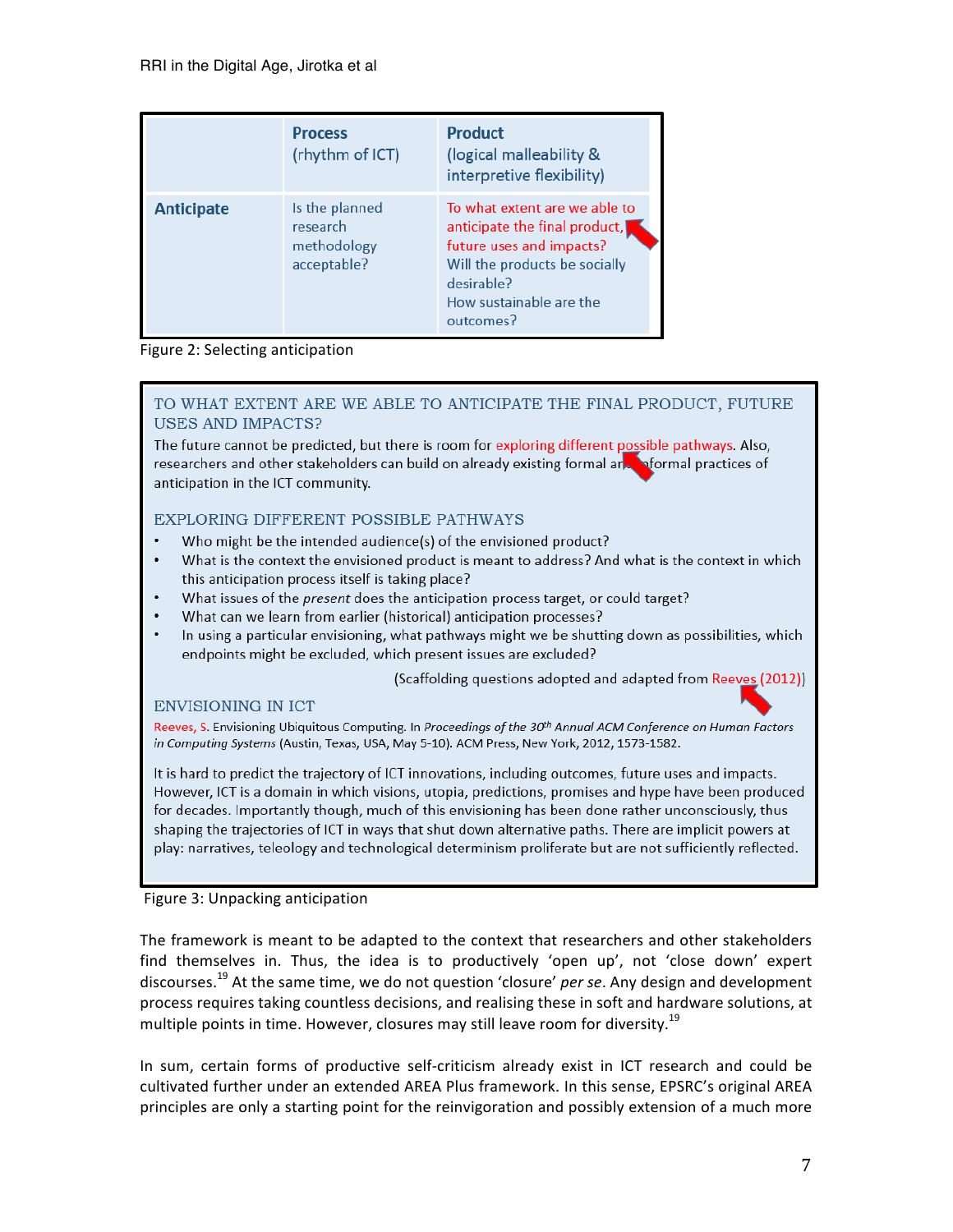nuanced discourse with and within ICT research. 

## **Future of the AREA Plus Framework**

The framework that we have started to develop in the spirit explained and exemplified previously is not a panacea, and it cannot do miracles. Many of the questions of relevance are related to fundamentally opposing interests and socially and politically contested issues. Such conflicts will not disappear overnight. However, the evolving framework may allow individuals involved in them to better understand their own and others' positions and to contribute to better informed debate and higher quality policies and decisions.

In order to achieve this and maintain this progress, much remains to be done. The framework needs to be supported by substantive tools and specific guidance on particular topics, issues and technologies. We have developed a resource to provide these (www.responsibleinnovation.org.uk) but this is only a starting point. Below we identify issues that are crucial to the successful further development and adoption of our framework.

Firstly, embedding RRI activities needs to be perceived by researchers as something that is achievable. As we explained, 'anticipation' becomes significantly less mysterious when realistically scoped and grounded in concrete practices, including specific envisioning techniques and questions. Implementing RRI is about finding ways to instantiate concrete achievable practices and not about unattainable ideals of 'perfect' foresight or 'risk-free' innovation. Also, RRI for ICT may require developing new initiatives that are likely to depend on more fine-grained case studies that go beyond the scope of this paper.

In addition an *integrated approach* is needed for successful adoption of the framework. RRI has to be sensitive to the relationships between researchers, practitioners and the hierarchies and organisational structures within which they are situated. Responsibilities need to be appropriately apportioned across the entire ecology of organisations that together deliver research and innovation.<sup>8</sup> Taking RRI seriously as a strategic concern would permit practices of anticipation, reflection, and engagement to occur in the formation of new research programmes by funding councils, and in the final stages of commercialisation at the academic / commercial interfaces. In between these poles it would recognise the role of funding councils, professional bodies and others in sustaining RRI practices within research teams by providing appropriate support, services and guidance. Thus, responsible behaviour becomes a collective, uncertain and unpredictable activity which is less about accountability and liability and more about care and responsiveness. 18

There is evidence that these developments are under way. Awareness of RRI is starting to develop in academia and industry. There are many good reasons for this. Maybe the best one, and a good conclusion for this paper, is that RRI, while largely conceived as a risk management approach has a much more positive aspect to it. By incorporating active considerations of the future into design, engaging with stakeholders, reflecting on process, product and purpose and putting people at the centre of research and innovation, RRI may well provide inspiration and become a unique source of innovation and creativity.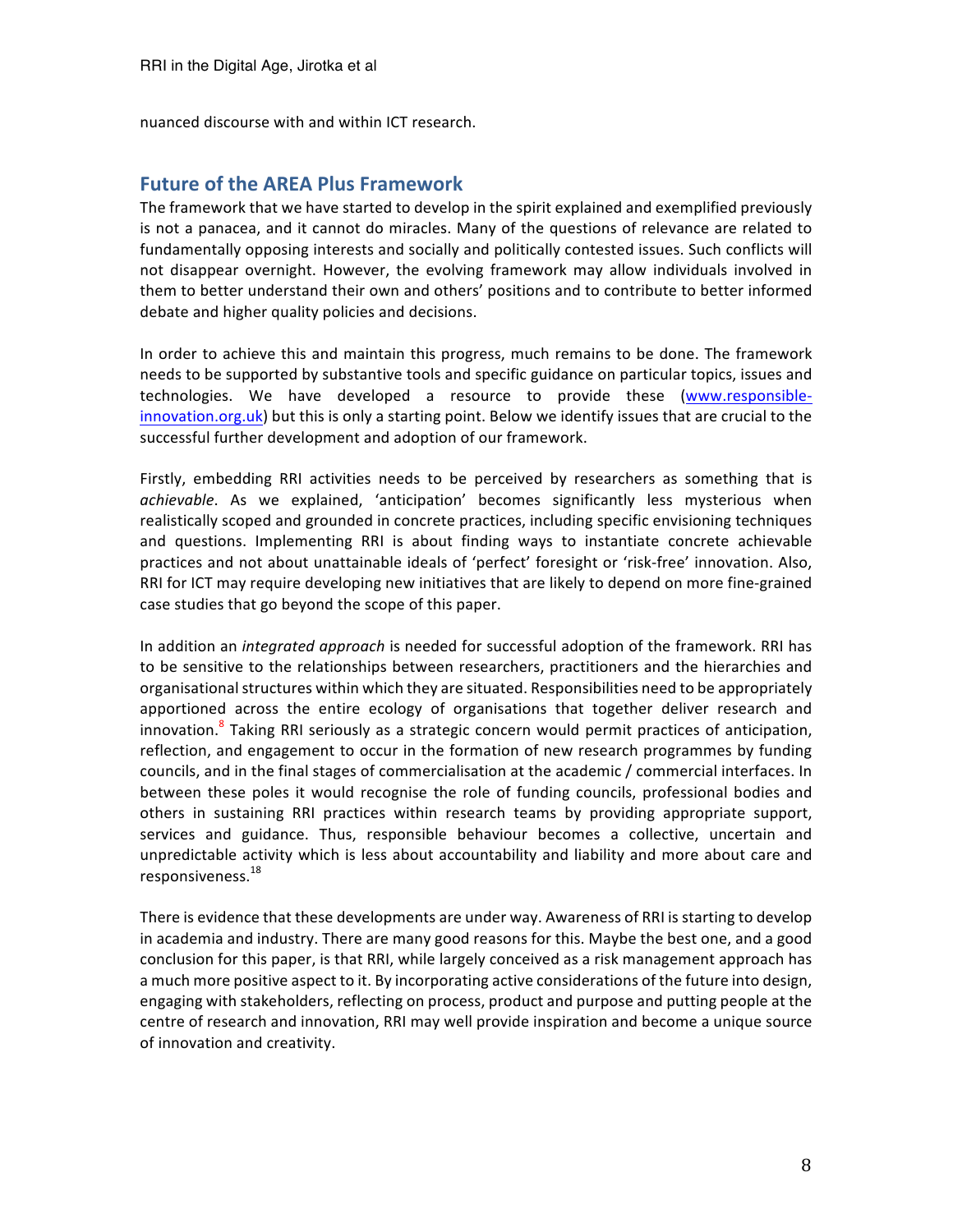# **Acknowledgements**

We would like to thank the reviewers for their thoughtful comments. Part of the research underlying this article has been funded by the EPSRC.

# **References**

- 1. Azuma, R. Baillot, Y., Behringer, R., Feiner, S., Julier, S. and MacIntyre, B. Recent advances in augmented reality. IEEE Computer Graphics and Applications 21, 6 (November 2001), 34-47.
- 2. Doherty, N. F., Coombs, C. R., and Loan-Clarke, J. A re-conceptualization of the interpretive flexibility of information technologies: redressing the balance between the social and the technical. *European Journal of Information Systems* 15, 6 (December 2006), 569-582.
- 3. Eden, G., Jirotka, M., Stahl, B.. Responsible research and innovation: Critical reflection into the potential social consequences of ICT. In *Proceedings of the Seventh IEEE International Conference on Research Challenges in Information Science* (Paris, France, May 29-31). IEEE, 2013, 1-12.
- 4. Ehn, P. Work-Oriented Design of Computer Artifacts. Lawrence Erlbaum Associates, 1990.
- 5. Fisher, E., and Rip, A. Responsible innovation: Multi-level dynamics and soft intervention practices. In *Responsible Innovation*, R. Owen, J. Bessant and M. Heintz, Eds. Wiley, 2013, 165-183.
- 6. Floridi, L. (Ed.). *The Cambridge Handbook of Information and Computer Ethics*. Cambridge University Press, 2010.
- 7. Gotterbarn, D. ICT governance and what to do about the toothless tiger(s): professional organizations and codes of ethics. Australasian Journal of Information Systems 16, 1 (November 2009), 165-184.
- 8. Grimpe, B., Hartswood, M., and Jirotka, M. Towards a closer dialogue between policy and practice: responsible design in HCI. In *Proceedings of the 32nd Annual ACM Conference on Human Factors in Computing Systems* (Toronto, Canada, April 26-May 01). ACM Press, New York, 2014, 2965-2974.
- 9. Grunwald, A. Converging technologies: Visions, increased contingencies of the conditio humana, and search for orientation. Futures 39, 4 (May 2007), 380-392.
- 10. Heeks, R. ICT4D 2.0: The next phase of applying ICT for international development," in *Computer* 41, 6 (June 2008), 26-33.
- 11. Johnson, D.G. Computer Ethics, 3rd edition. Prentice Hall, 2012.
- 12. Moor, J. What is computer ethics? *Metaphilosophy* 16, 4 (October 1985), 266-275.
- 13. Muller, M.J., and Kuhn, S. Participatory design. *Communications of the ACM 36*, 6 (June 1993), 24-28.
- 14. Owen, R., Heintz, M., and Bessant, J., Eds. *Responsible Innovation*. Wiley, 2013.
- 15. Owen, R. Macnaghten, P. and Stilgoe, J. Responsible research and innovation: From science in society to science for society, with society. *Science and Public Policy* 39, 6 (December 2012), 751-760.
- 16. Reeves, S. Envisioning Ubiquitous Computing. In *Proceedings of the 30<sup>th</sup>* Annual ACM *Conference on Human Factors in Computing Systems* (Austin, Texas, USA, May 5-10). ACM Press, New York, 2012, 1573-1582.
- 17. Sellen, A. Rogers, Y. Harper, R. and Rodden, T. Reflecting human values in the digital age. *Communications of the ACM 52, 3 (March 2009), 58-66.*